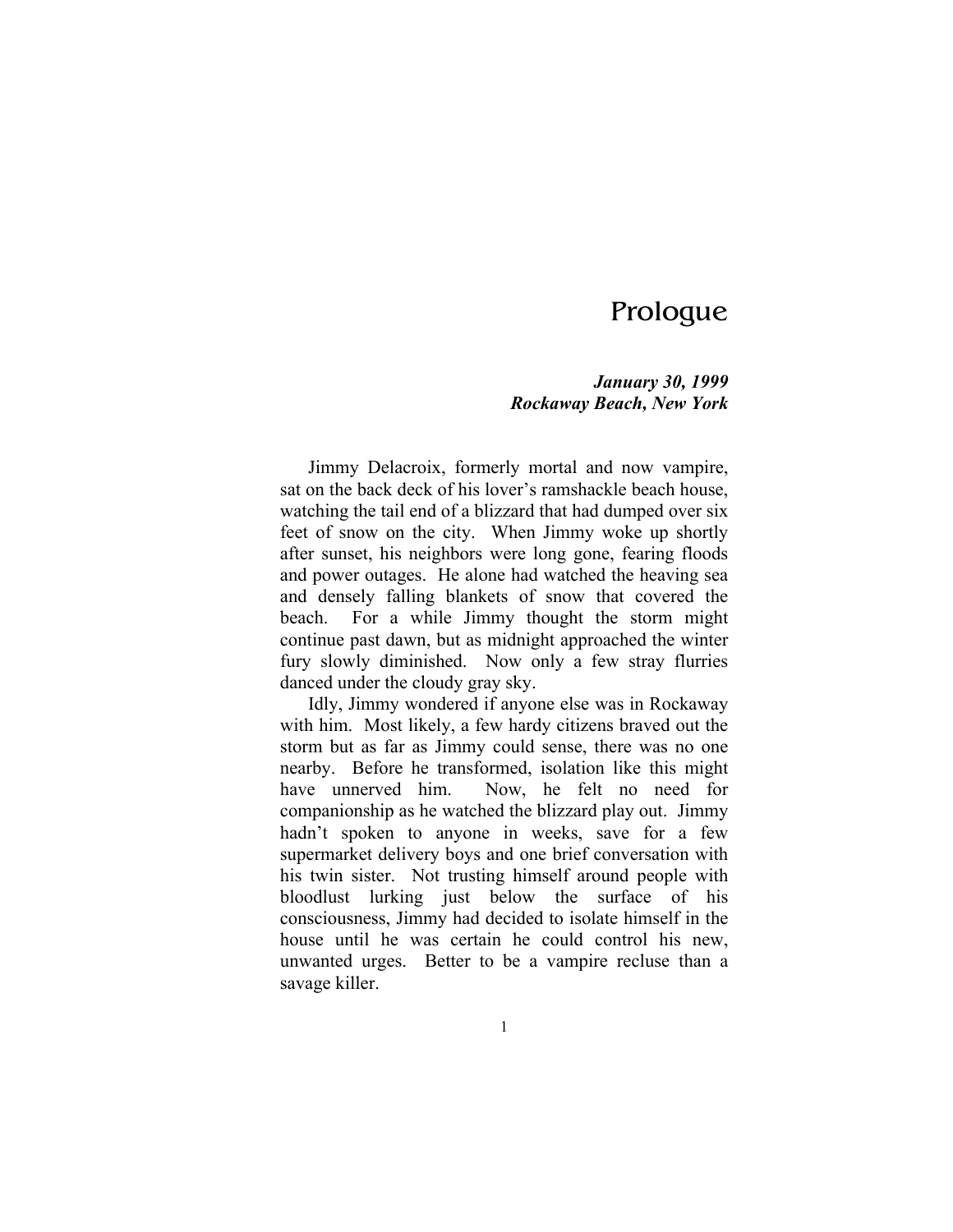*Quit moping*, Jimmy told himself and swigged from the bottle of thirty-year-old Scotch he'd brought on the deck with him. Even though it would take a carton of Scotch to get a vampire mildly intoxicated, Jimmy savored the taste and warmth coursing through his body.

Not that he had any need of alcohol-induced warmth. As far as Jimmy was concerned, one pleasure of his new existence was that he'd been able to sit on the deck all night in subzero weather wearing nothing more than a wife beater and jeans. Jimmy remembered how he used to envy Maggie, his vampire lover, diving into the ocean when it was ten degrees out.

Jimmy's throat tightened, remembering how very beautiful and pagan she'd looked, with that alabaster skin contrasting against the black sea. Where was Maggie tonight? Still at the South Hampton fortress he'd so recently escaped? Was she all right? Couldn't someone at least tell him whether she was still alive?

*Bzzzz. Bzzzz. Bzzzz.* 

Jimmy's ears perked up, and he leapt off the deck chaise, racing through the living room before he came to an abrupt halt. Duchess, the German shepherd he'd recently acquired, came to a comical stop at his heels. Jimmy leaned down and patted the dog, smiling ruefully. He'd been a vampire long enough to know sound was the opposite of objects in rearview mirrors—it was much further away than it seemed. Even though the rumbling noise that resembled a snowplow sounded like it came from next door, it was probably blocks away.

Jimmy was on the verge of chiding himself for leaping up like the house was on fire when he realized the reason he hurried towards the door was his certainty that *whoever was in that snowplow was coming for him*.

How could he know that? Was this the vampiric intuition Maggie mentioned at times? Jimmy bit his lip,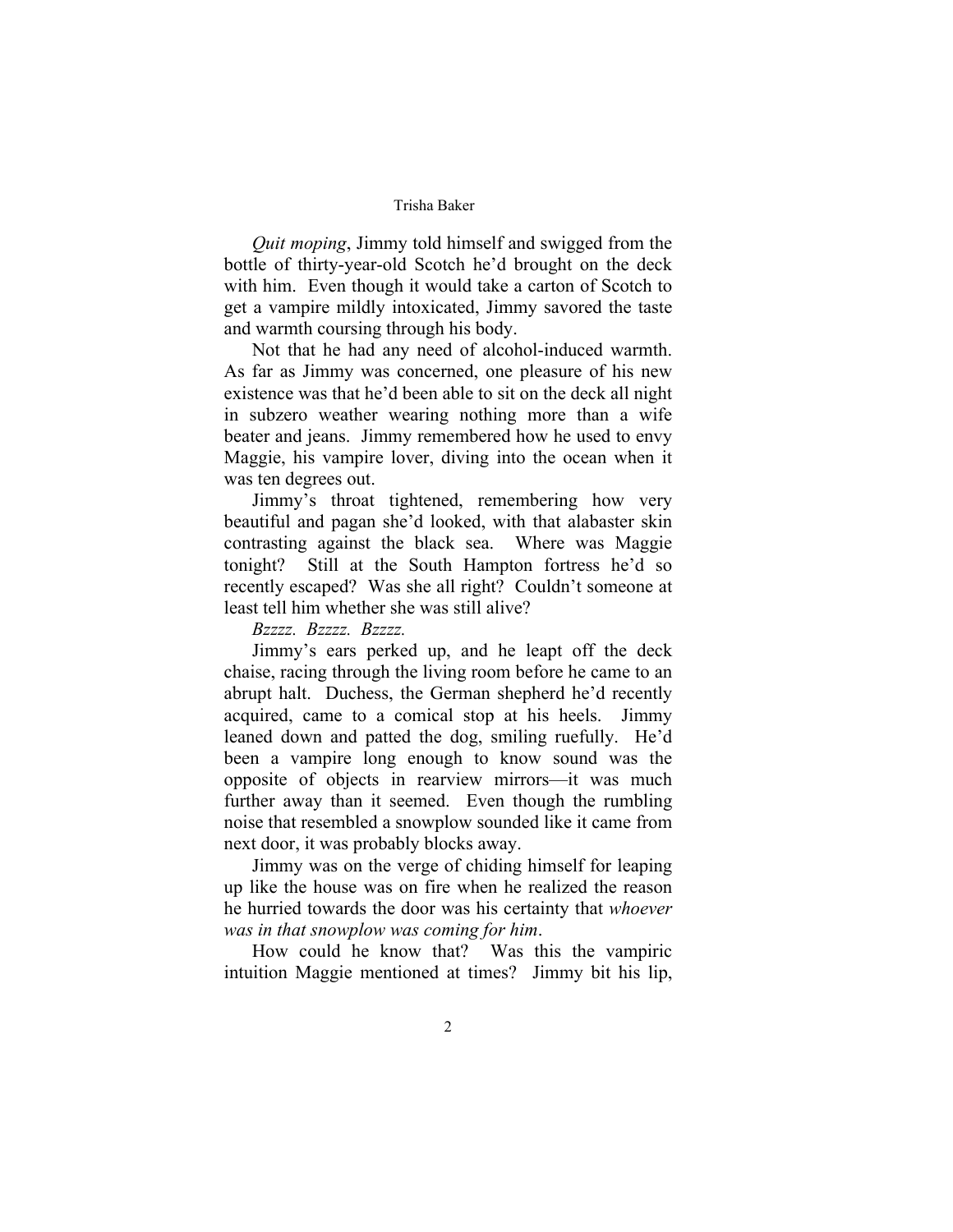mulling his reaction to the sound that grew closer. It was nothing as definite as thinking someone was coming for him. It was more like hearing an egg timer in the kitchen and rushing towards it, knowing your meal was done.

Jimmy walked over to the foyer closet and pulled out a red-cheeked flannel shirt, so he'd look presentable for his unexpected company. He was coiling his long, dark hair into a ponytail when a new thought sent icy tendrils down his spine—what if the stranger had bad intentions? What if it were vampires coming to kill him? What if it was Lord Baldevar?

*Ease up,* Jimmy thought in self-disgust, and opened the front door. If Simon Baldevar wanted to kill him, he'd approach with stealth. Neither Lord Baldevar nor any selfrespecting vampire assassin would announce their presence for miles around by driving down the street in a rumbling snowmobile that looked like an angry bumblebee with its yellow and black stripes. The snowmobile spluttered to a stop in front of the house and a bulky figure hopped out, looking around uncertainly.

"Hey!" Jimmy shouted from the front door and started towards the curb, climbing over mounds of snow as easily as he'd walk on hard pavement. His newly acquired senses assured Jimmy that his guest was a female mortal. Her name was…

*Stop that!* Jimmy castigated himself. Maybe he didn't have anyone to teach him the ropes of vampirism, but he remembered bits and pieces of things Maggie said over the years. Vampires were telepathic, but they never listened to people's thoughts without permission unless it was an emergency. Snooping around mortal minds was the province of lowlifes like Simon Baldevar. Jimmy would behave properly and wait for the stranger to introduce herself.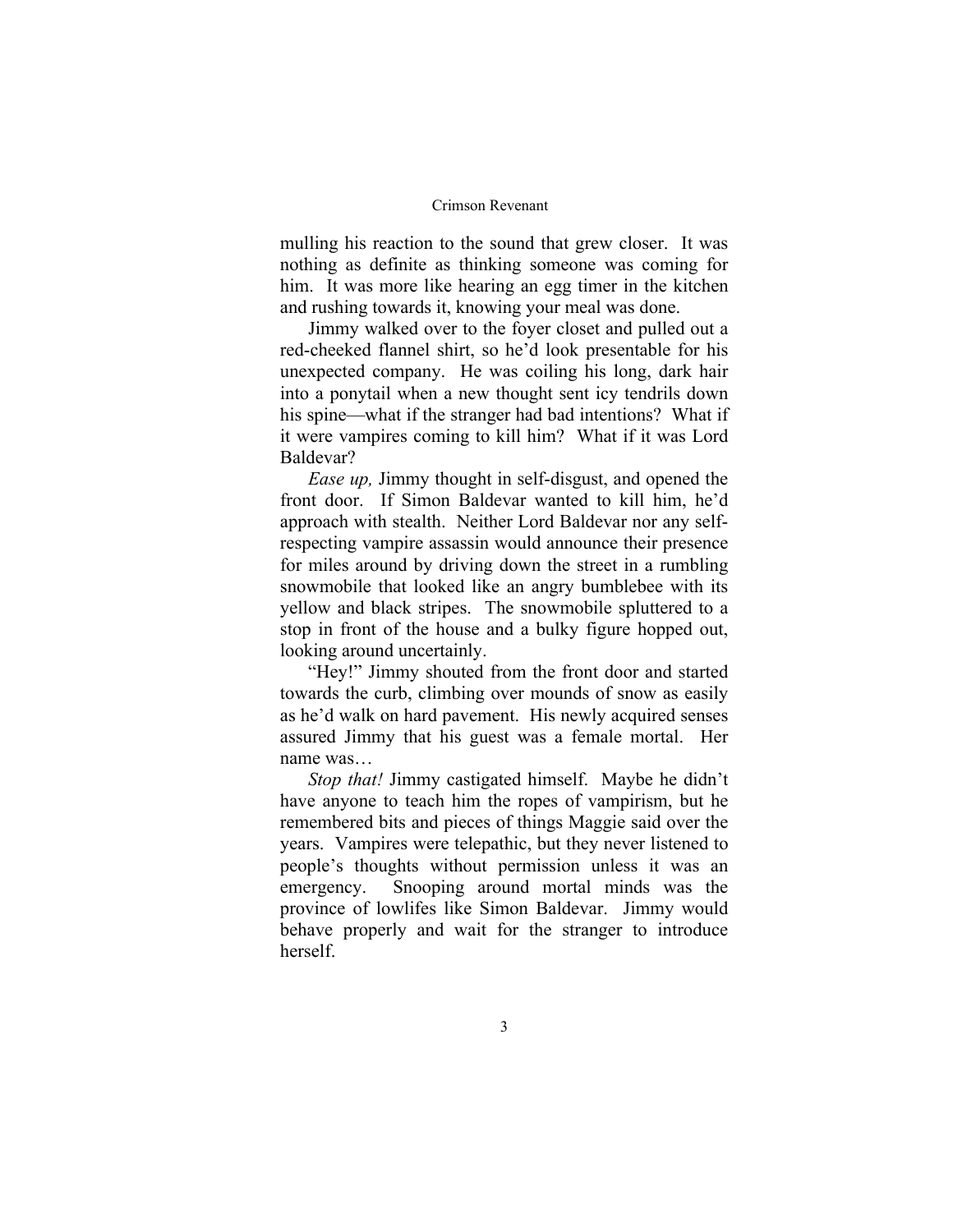"James Delacroix?" the woman called in a voice that reminded Jimmy of Katherine Hepburn with its clipped vowels and patrician accent. At the same time, there was an intriguing earthiness in the timber that contrasted with the WASPY overtones.

Interesting, Jimmy thought and stuck his hand out when he was arms length from the black swathed figure. She was sensibly dressed for the frigid weather in her parka and ski mask, but the clothes made it impossible for Jimmy to have any idea of her looks other than that she was of medium height. Opaque snow goggles covered her eyes. "Yeah, I'm Jimmy Delacroix. Who are you, and what the hell brings you out on a night like this?"

"I'm Harper Lupeni," the woman said, neatly sidestepping the rest of his inquiry. She grasped Jimmy's hand firmly, unlike the limp fingered handshake most women offered. "May I come in?"

"Why are you here?" Jimmy asked again, wondering if he should fake a shiver since he was standing on the street with nothing more than a flannel shirt, jeans, and house slippers to protect him from the cold.

Your sister sent me. She believes you need help." Harper Lupeni rummaged through a leather satchel strapped cross-length across her chest. She came out with a plain white envelope she held out to Jimmy.

Darlene? Dumbfounded, Jimmy tore open the envelope, wondering what his twin sister had to do with this stranger showing up on his doorstep during a blizzard.

# *January 15, 1999 Dear Jimmy,*

*Hearing from you was the best Christmas present! I was so relieved to hear your voice, it was days before I could think straight again. Now that I've had a chance to*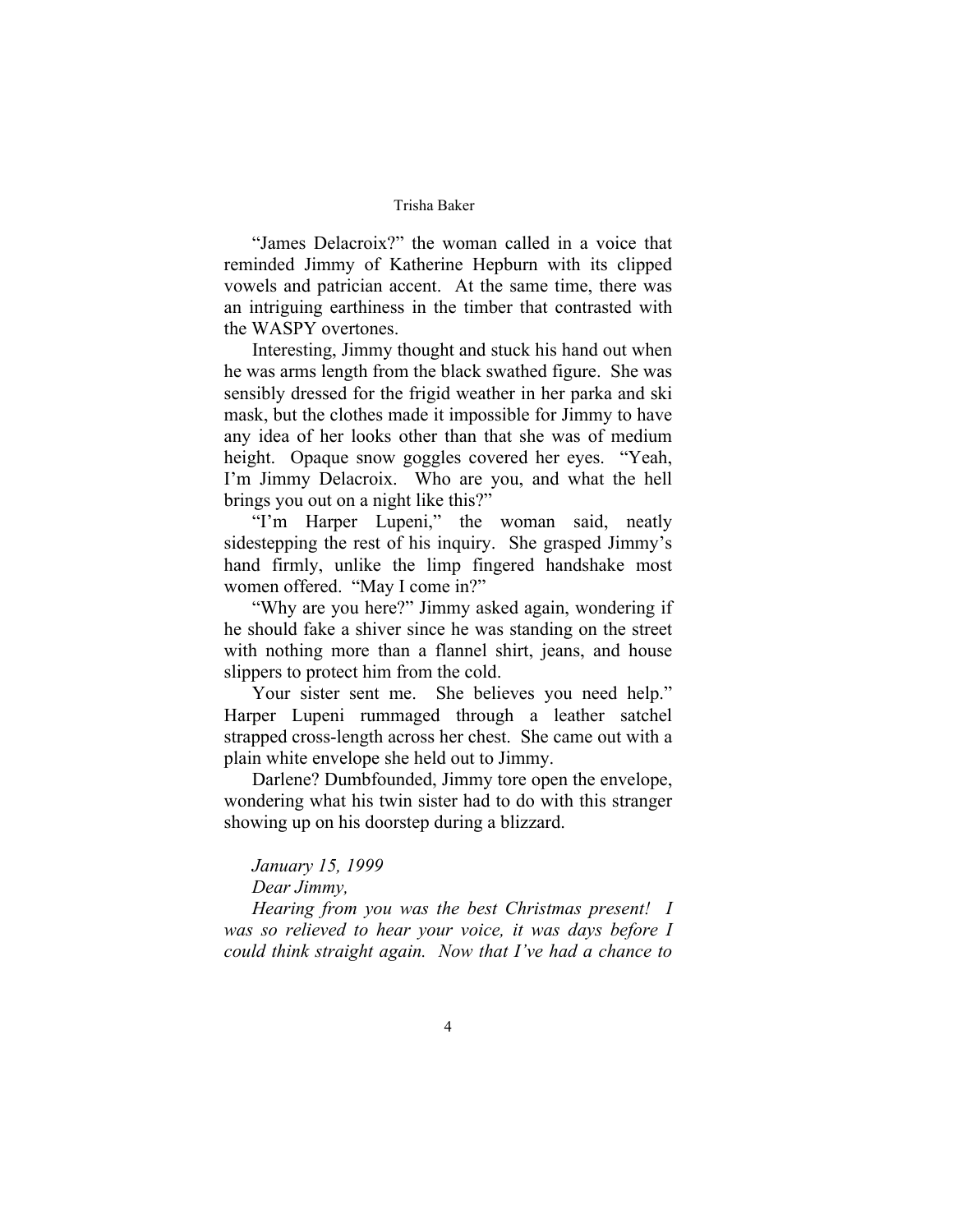*calm down, there are things I need to tell you that I just can't say over the phone.* 

*To start with, I know that story about you being in some tough love rehab for the past year that wouldn't allow outside contact is bullshit. Don't feel bad, Jimmy. It would be pretty convincing, but I know some things you don't.* 

*Damn, even in a letter this is hard. I feel nuts thinking about this stuff, let alone writing it down. But no matter how crazy it seems, only a fool would ignore what happened right in front of their eyes.* 

*Jimmy, I owe you an apology for letting those doctors lock you up after Amy and Jay were murdered. All I can say is I wanted to help you, and I really believed you'd had a nervous breakdown. Who wouldn't after seeing some psycho murder your wife and son?* 

*Except now I know it wasn't a psycho. You were right when you kept yelling that whatever killed them wasn't human.* 

Not human? Jimmy narrowed his eyes. What could have happened to make Darlene believe him after all these years? Had someone hurt her? No, that couldn't be. A botched transformation had rendered Jimmy catatonic for close to a year. When he finally recovered, Maggie's best friend, Charles Tarleton, filled him in on what he'd missed. Charles would have told him if anything had happened to Darlene. Jimmy continued reading.

*Jimmy, your girlfriend came to see me last May. Well, not Maggie, not really. I think what came to see me was her ghost. I know this sounds crazy, but there's no way Maggie was alive that night. She had a gaping hole in her forehead, like she'd been shot. Jimmy, you could see clear through to her brain and she was standing there like nothing was wrong with her!*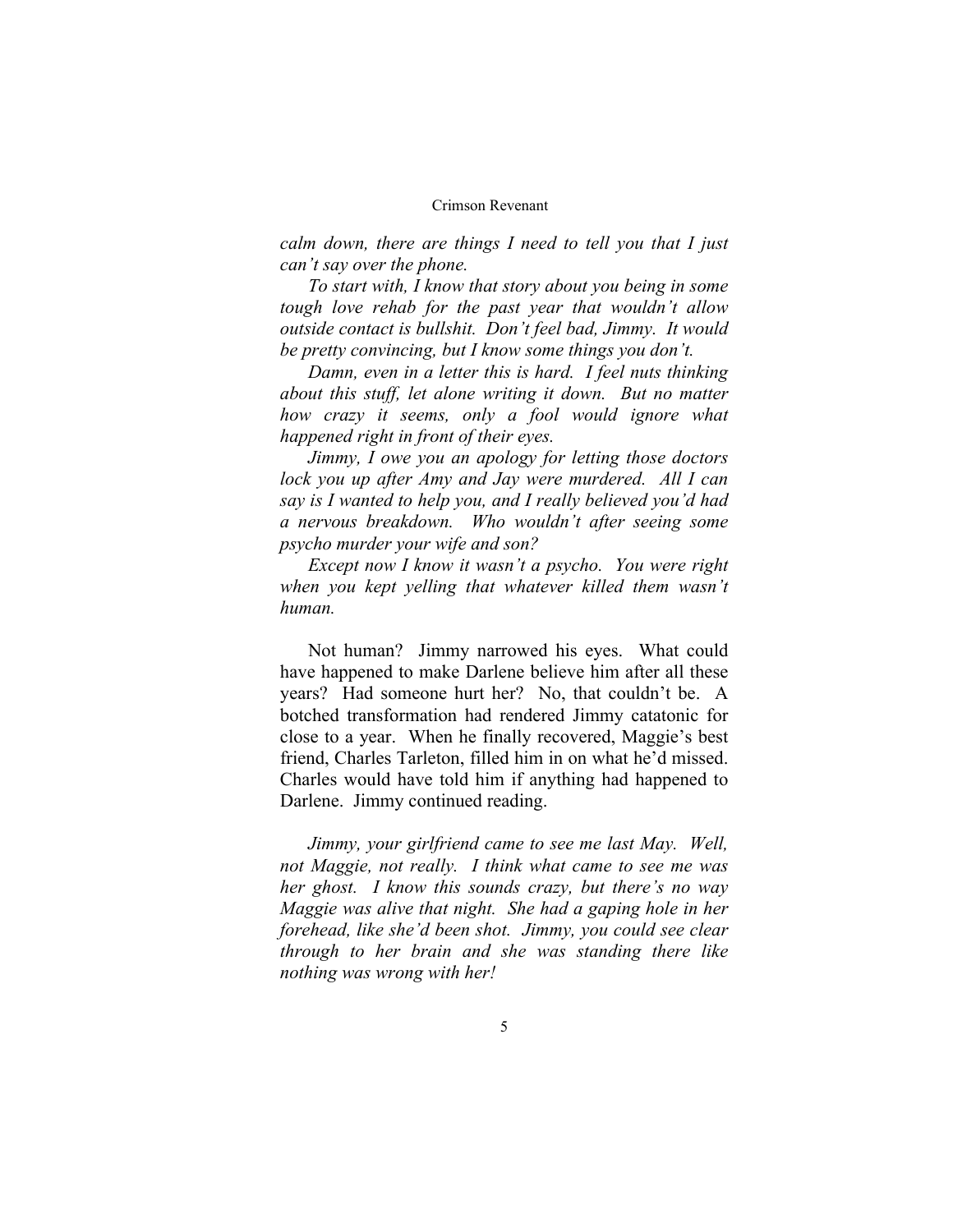*There was some man with her, but he looked fine, even though I've never seen anyone that pale that wasn't about to be buried. I've been reading up on this occult stuff since then, and I think that man was channeling Maggie's ghost. Just in case you think I've gone nuts, Dan saw Maggie too and he agrees there's no way she could be alive with a wound like that.* 

*I guess you're wondering why I saw her ghost, when nothing like that's ever happened to me before. Maggie came to warn me, Jimmy. She told me something awful had happened to you that night, and she was coming to protect us from the thing that hurt you.* 

*Maggie told me the thing that hurt you was the same thing that killed Amy and Jay. That's how I know you were telling the truth all this time. Maggie told me it hadn't killed you, but changed you into something so horrible you might hurt your own family with no idea what you were doing. Maggie got us out of the house, and gave us enough money to start a new life somewhere else.* 

*Maggie told me there was a chance to save you. She said once you were yourself again, I'd hear from you. I don't think a ghost gave you my phone number, so maybe it was that man.* 

*You may be yourself, but baby I could hear in your voice that you're far from okay. I'm your twin, Jimmy. You can't hide pain and loneliness from me no matter how much fake Christmas cheer you load into your voice.* 

*You need help, but I don't know the first thing about any of this supernatural stuff. That's why I asked Miss Lupeni to visit you. Harper's a paranormal investigator; she's helped lots of people plagued by hauntings and poltergeists. Don't worry, she's not some kind of Gypsy fake. Harper wouldn't take any money, just wants to use our experiences in a book she's writing but don't worry*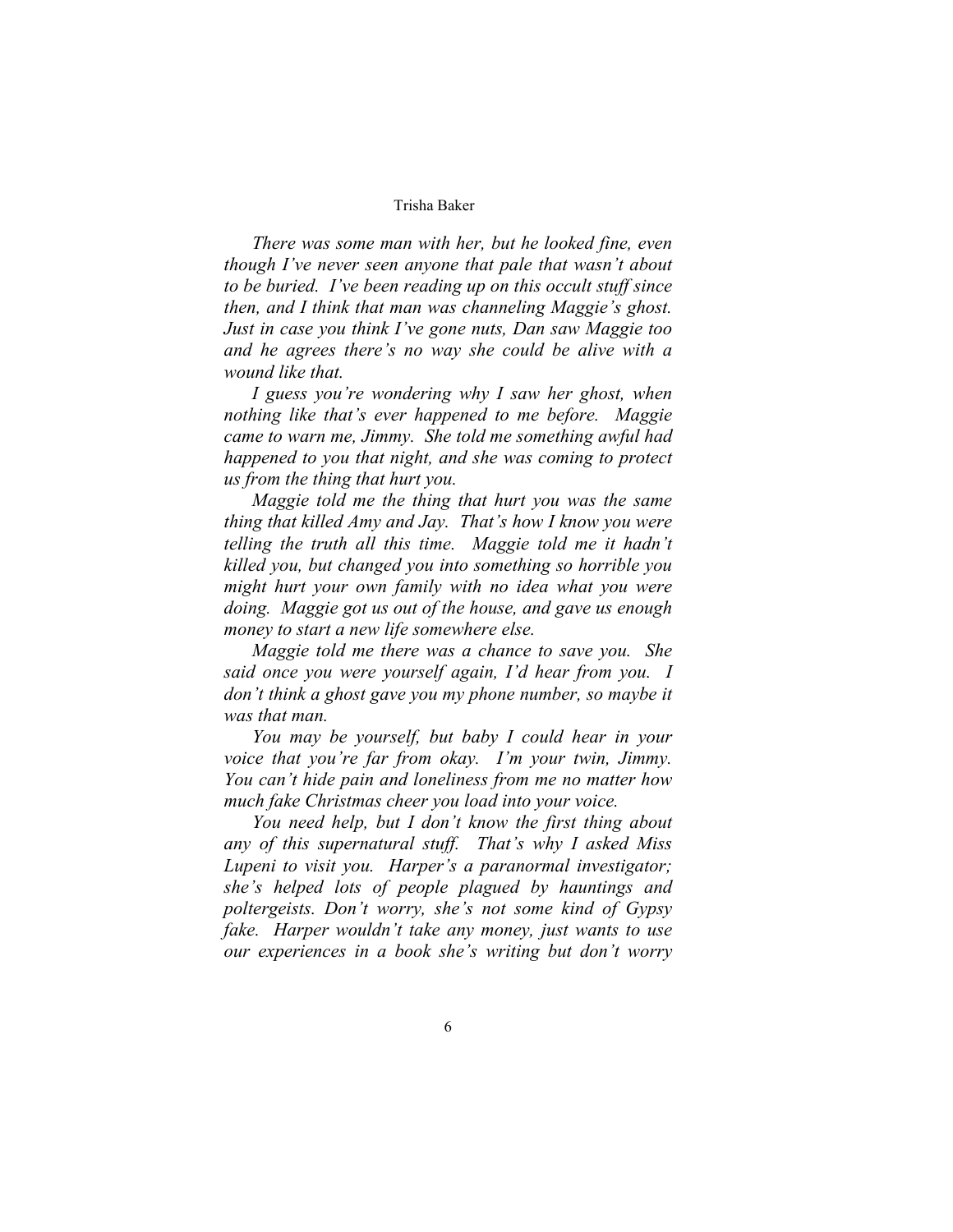*about that either. She never uses real names in her books without permission.* 

*Please let Harper help you, Jimmy. There's no reason for you to be as alone as you sound.* 

*Love, Darlene* 

Darlene hadn't seen a ghost, Jimmy thought—just a badly wounded vampire. Simon Baldevar, in a fit of jealous rage over Maggie's love for Jimmy, nearly killed her and transformed Jimmy to make him a monster Maggie could never love. Maggie, despite her wounds, had escaped Simon and rushed to Darlene. She knew Simon would make Jimmy (blood-starved and out of his mind) feed on his twin sister, so Maggie and Charles did their best to protect Darlene.

Jimmy had no idea what Maggie told Darlene, but he doubted she said anything about vampirism. Alien abduction, demonic possession—anything but that. Someday he'd find out what Darlene had been told, but for now Jimmy had to decide how he was going to deal with Harper Lupeni.

A paranormal investigator—had Darlene tried, she couldn't have sent a more dangerous emissary. Jimmy didn't know much about the race he was now an unwilling member of, but he did know you didn't go around telling humans that vampires exist.

"Shouldn't we go inside so you can read Darlene's letter?"

Shit! Shit! Shit! Of course the storm had knocked out the streetlights—Jimmy ran the heat and lights inside the house on a generator. Thank God Harper didn't realize he'd just read the entire letter in the dark. He'd have to be more careful about concealing his powers—amateur mistake. Dammit!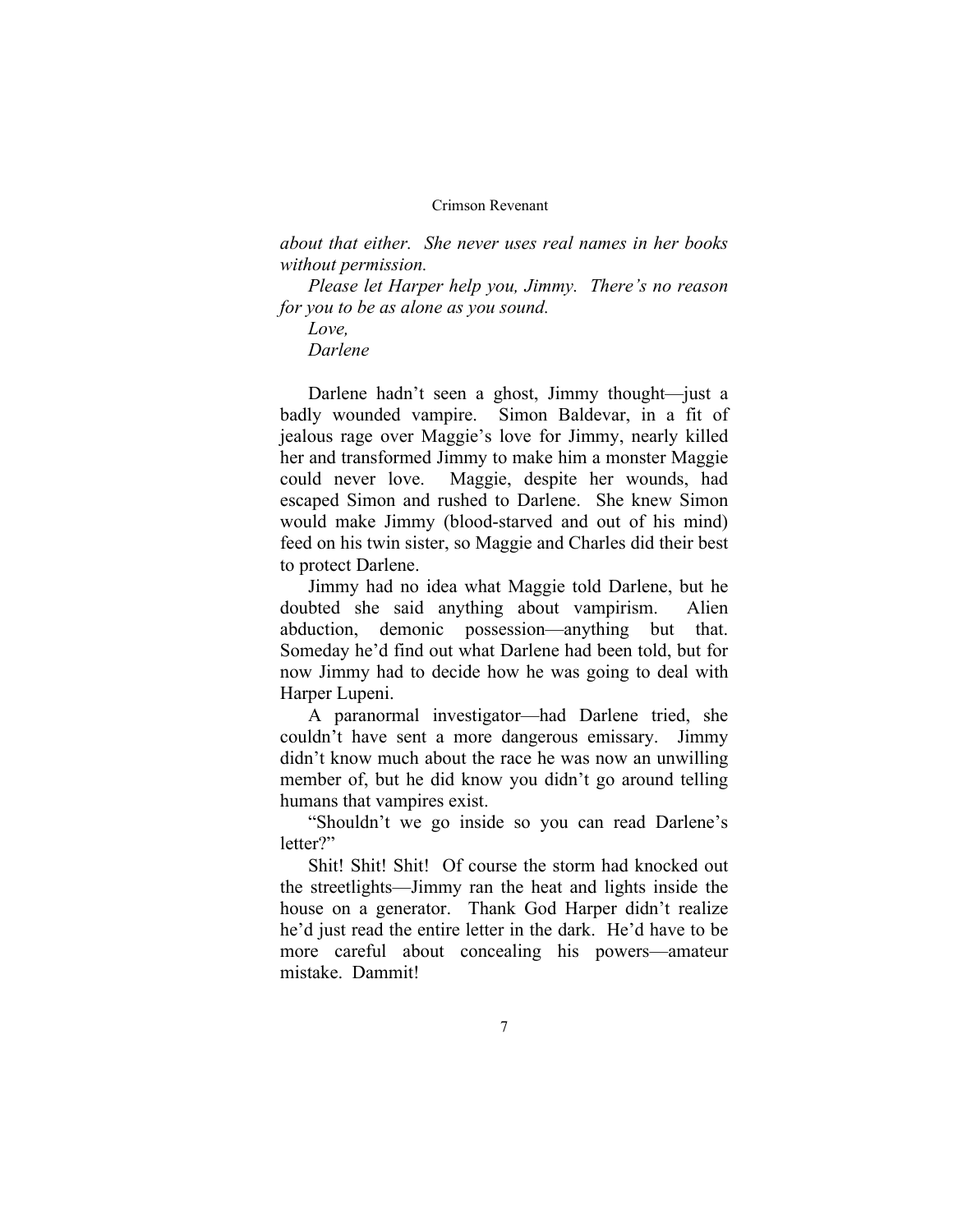"Yeah, definitely. So how do you know Darlene?"

"I'm a paranormal investigator," Harper said and Jimmy nodded like this was news to him. "One of my cousins met Darlene and thought I could help her."

"Another paranormal investigator?" How many people did he have to worry about?

"No, a Gypsy," Harper Lupeni explained. "My family are Romany. Lumi reads tarot cards. Darlene went to her for a reading, and Lumi referred her to me."

"You're a Gypsy?" Jimmy said, intrigued. "Is this your caravan?"

*Your caravan*…Jimmy winced while the woman smiled politely. Vampirism might make you smarter, but apparently it didn't conquer the habit of making God-awful jokes when you were uncomfortable.

Harper Lupeni shivered. *Poor thing*, Jimmy thought. She'd traveled God knows how far in the snowplow, and Jimmy had her standing around in subzero temperatures. Add atrocious manners to his sterling list of attributes.

"Would you like some coffee or tea, Miss Lupeni?" At the very least, Jimmy had to give her a chance to warm up before sending her away. Somehow, he'd deflect her questions. If worst came to worst, he'd try using a small bit of his new mind control to convince this Gypsy investigator there was nothing unusual going on.

"Please call me Harper." Even though she was masked, Jimmy heard the smile in her voice.

"After you, Harper." Jimmy smiled back and gestured toward the house. He had to admit it was nice having company, even if he didn't dare tell her anything.

Harper walked in front of him and stumbled on one of the snowdrifts. Automatically, Jimmy grabbed her elbow to steady her but drew back in surprise when Harper stiffened and tried to stifle a low, distressed whimper.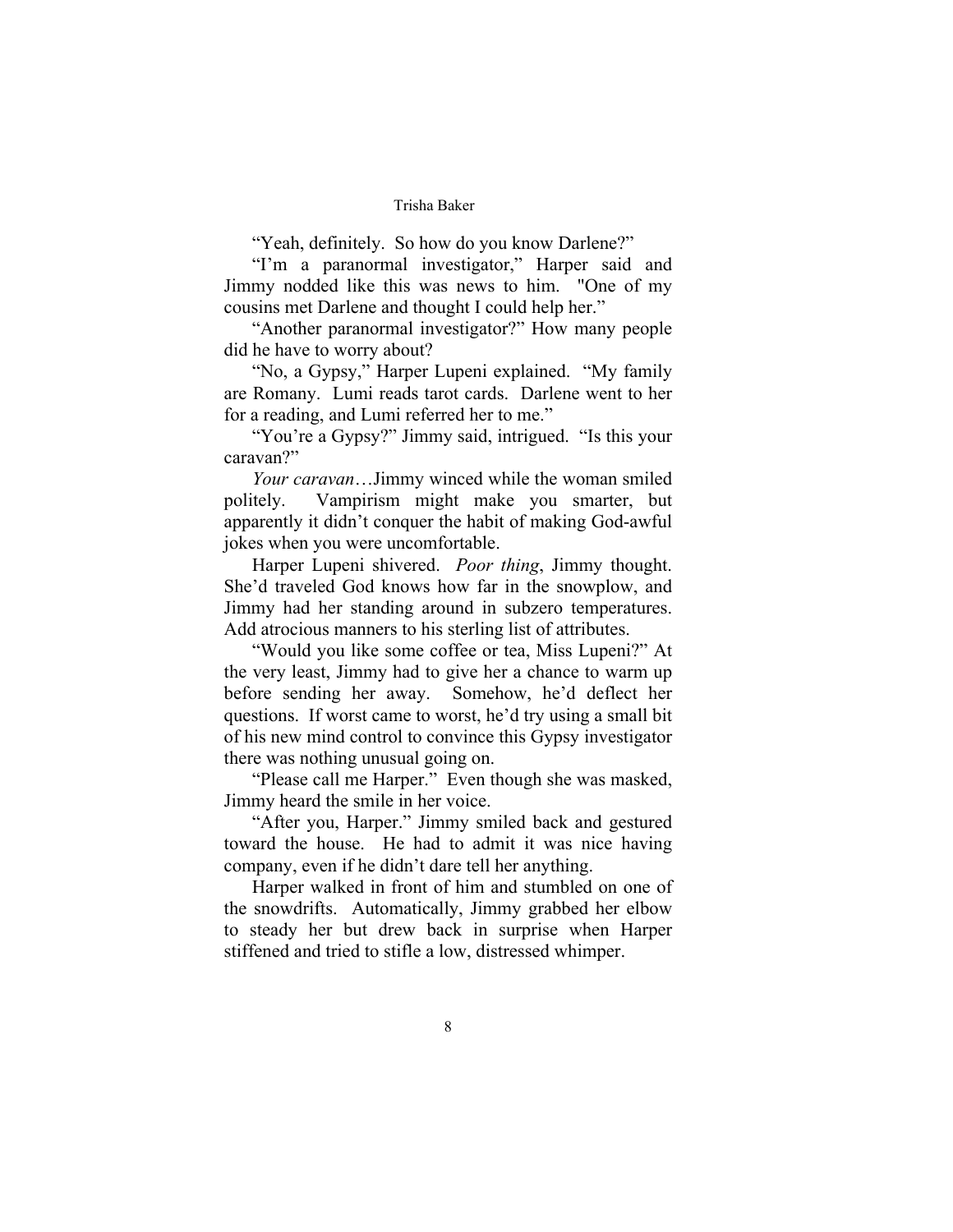*What the hell?* Jimmy thought, confused. All he'd done was grab her before she fell.

*Doesn't like men touching her; she's scared.* 

*Why?* Jimmy probed the sudden telepathy.

*She doesn't know why, but it's always been this way. Men frighten her.* 

Enough, Jimmy told himself and closed off the voice counseling him. Probing further would violate Harper's privacy. He wouldn't do that, but at the same time, he needed to calm her down. Jimmy decided to use the same mind control techniques he'd been employing to get Duchess past her fear of humans.

Jimmy didn't think Harper Lupeni would be soothed by images of large, meaty bones so he sent her an image of Maggie's favorite flowers—lilacs.

*Friend,* Jimmy said silently and held out his telepathic bouquet. *I won't hurt you.* 

The tension drained out of Harper's body and she even grasped Jimmy's hand to steady herself. "Thank you."

"Why don't you wait here and I'll shovel out a decent walkway? Here, Duchess will keep you company." The dog had left her post on the front porch and come over to investigate the stranger. Picking her way through the snow, Duchess gave Harper a thorough sniffing while her busy black and tan tail thumped through the powdery snow.

"What a beautiful dog." Harper patted her head. "How long have you had her?"

"A few weeks." Jimmy started shoveling a crude walkway from the porch steps to the snow dune where he'd left Harper. "Guy who had her before me abused her."

"That's terrible! I hope he went to jail."

"He's not around anymore," Jimmy muttered, remembering how enraged he'd been when he saw what should be a proud shepherd cringing before the monster hitting her with his belt. Sweeping the sonofabitch off his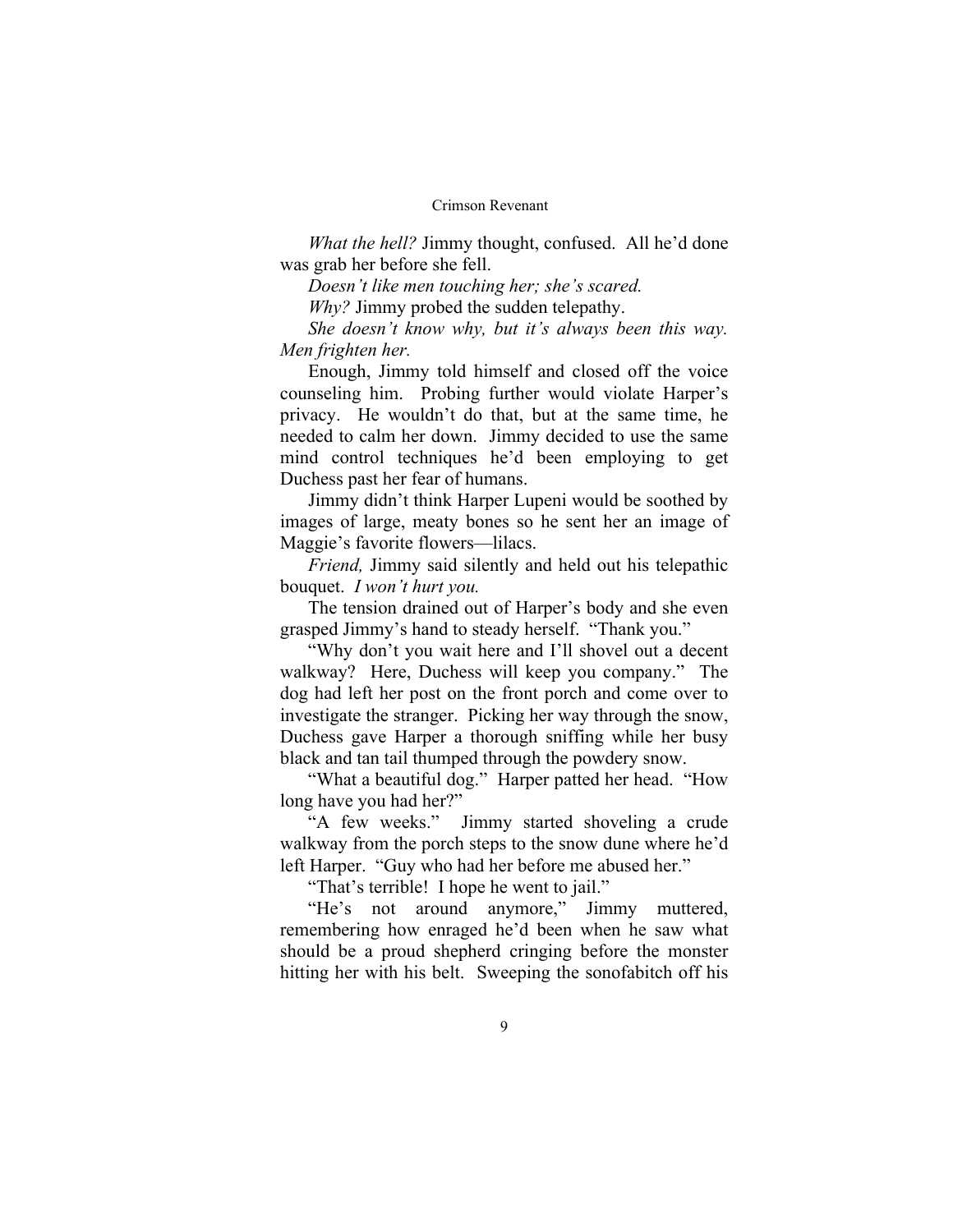bullying feet with one hand had felt good, almost as good sinking his blood-teeth into that defenseless neck and draining him until the man was no more than a husk in Jimmy's hands.

As far as Jimmy was concerned, it was justified homicide but the rush and exhilaration he got from drinking fresh, warm blood frightened him later. Suppose the urge to drink came on him all of a sudden while he was out and Jimmy couldn't control himself? Better to remain alone at home with his blood packs.

"Come on," Jimmy said when the walkway was done. He hadn't dug too quickly for a mortal, had he?

Harper didn't seem to notice any uncanny speed or dexterity. She was staring at the mahogany front door with its stained-glass starbursts. "You have a beautiful home."

"It's not mine. I'm house sitting." Jimmy didn't consider that a lie. Maggie would come home one night, and he would be here waiting for her. He wouldn't allow himself to believe she was dead. It wasn't possible, any more than it was possible she now loved that asshole, Simon Baldevar. Maggie would come back—she had to. *Please, Maggie. Please come home.* 

"You want me to take your coat?" Jimmy asked when they entered the foyer.

"Thank you." Harper handed Jimmy the bulky parka and some heavy woolen scarves damp with snow. He hung everything in the near empty hallway closet. There was another mystery—why were Maggie's things gone? Had she been running from Simon Baldevar?

*What if she was running to him?* A treacherous voice suggested. Ruthlessly, Jimmy shut the voice down and turned back to Harper. She'd removed her galoshes, and stripped down to a black turtleneck and jeans. Then she pulled the ski mask and goggles off.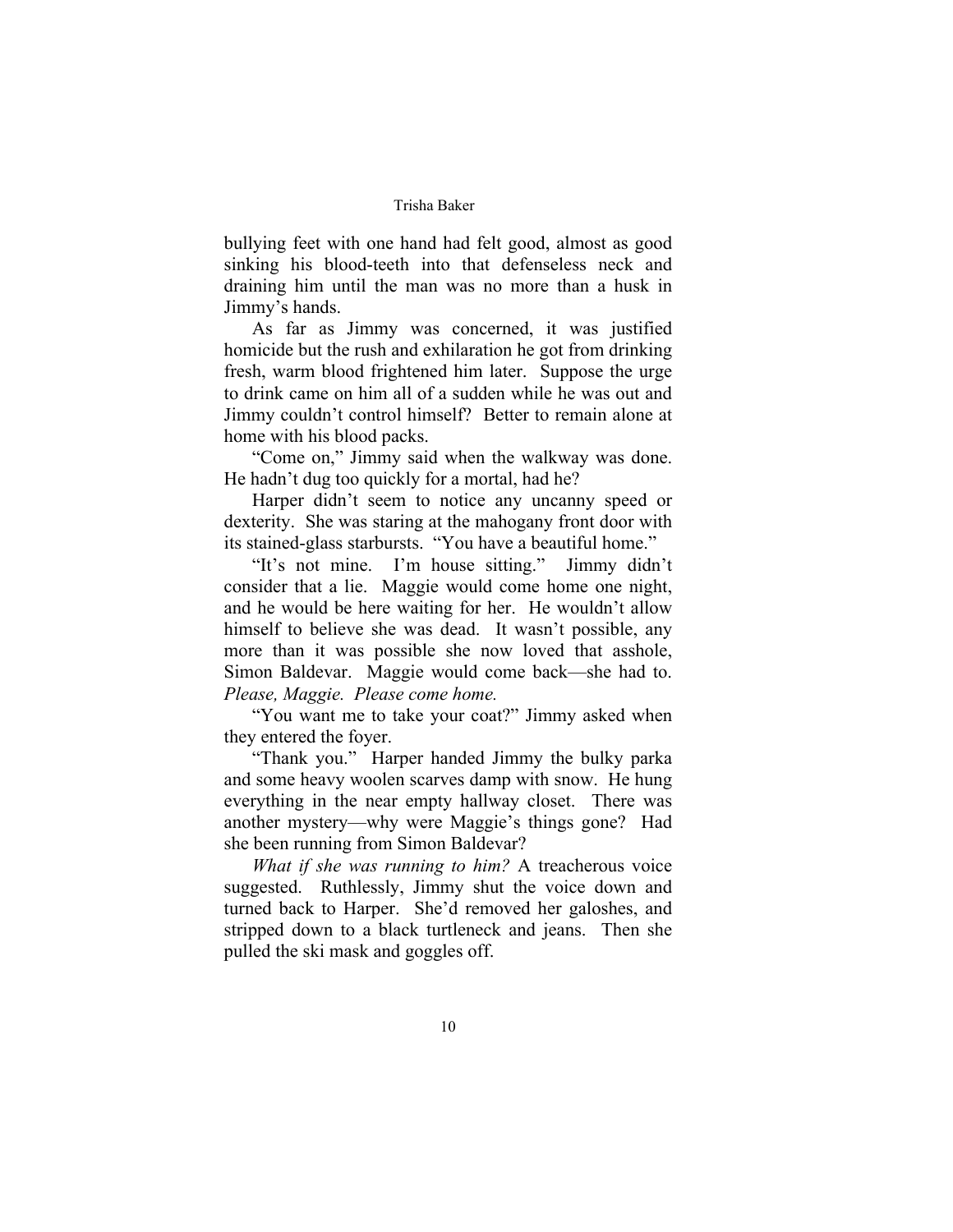Jimmy had a fleeting impression of tumbling, black curls but his focus was on her eyes. He'd never seen anything like them.

Harper Lupeni's eyes were silver, not light gray but a pure silver color Jimmy had never seen before. The pupils were slightly narrowed in a way more suitable to wolves' eyes than a human being's. They were arresting, commanding eyes but Jimmy couldn't call them beautiful. Striking, yes. Beautiful, no.

"Silver bullets," Harper said and laughed lightly.

"Huh?"

"My grandmother told me in the olden days, Lupeni Gypsies commanded a high price to attend funerals. Nobles from as far away as Hungary craved our services. Because our eyes resemble silver bullets, people believed we had magic power to keep incubi away from the recently departed. If you worried that your loved one's soul was at risk, you hired a Lupeni to sit up all night with the body and stand guard in the cemetery for three nights after the funeral. Some people insisted our eyes glowed in the dark, and that would scare vampires away."

"Good luck with that," Jimmy muttered under his breath.

"What?"

"Nothing. Living room's over there. Make yourself comfortable—I'm going to brew a pot of coffee." He could pretend he'd read Darlene's letter while he was in the kitchen.

Jimmy was ladling coffee into the filter when he remembered the living room table was littered with open blood packs. Idiot! Jimmy cursed himself and rushed into the living room. If Harper saw the packs, he'd have to reach into her mind and make her forget the damning evidence of vampirism.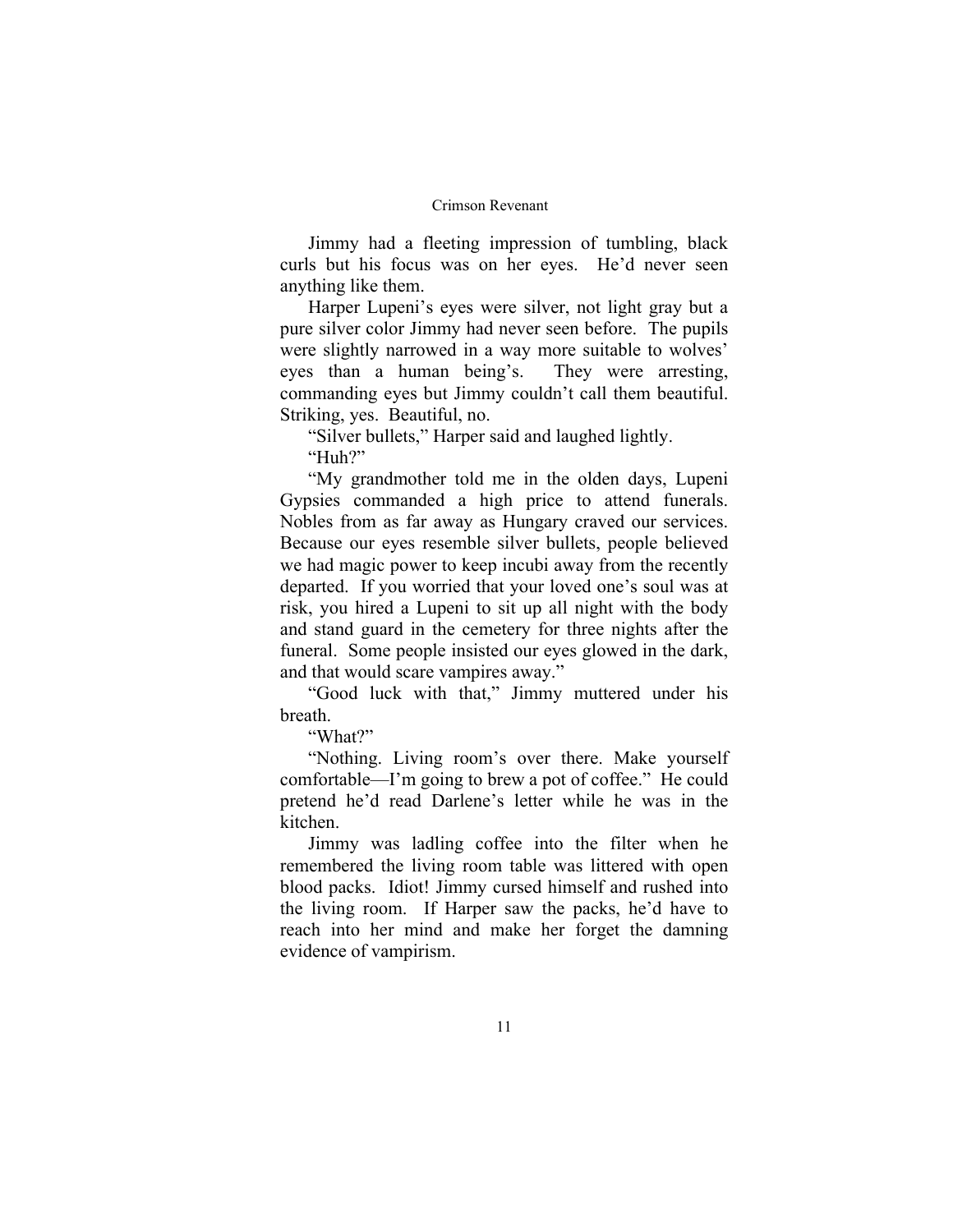Fortunately, when Jimmy got to the living room, Harper was standing by the bar with her back to the living room table. He started to ask how she'd like her coffee when he saw Harper's attention was riveted by an oil painting hanging over the fireplace.

"You like it?" Jimmy asked, wondering why she was so focused on a portrait of a red-haired woman wearing an Elizabethan gown.

Harper turned to him, her silver eyes looking even more alien with the urgency and shock blazing in them. "Who is she?!"

"Uh, her name was Isabelle," Jimmy said, nonplussed by Harper's intensity. Why was she so affected by a fourhundred-year old painting? "Are you okay? You're really pale."

"I know her," Harper said, her voice as shaky as the tremors racking her body. "I've dreamed of her all my life."

Jimmy wanted to hold her, comfort her, but he remembered the awful way she reacted when he'd touched her before. "Easy," he said gently. "Why don't you sit down?"

Jimmy patted one of the leather seats surrounding the mahogany bar, and Harper sank into it. Her back was still turned away from the living room table, so Jimmy used telekinesis to scatter the open blood packs and send them under the couch.

"Would you like something a little stronger than coffee?" Jimmy pointed at the crystal decanters lining the wall behind the bar.

"Brandy," Harper murmured, her eyes glued to the portrait.

"Sure." Jimmy picked up a decanter of cherry brandy, pouring a generous amount into the snifter glass he placed in front of Harper.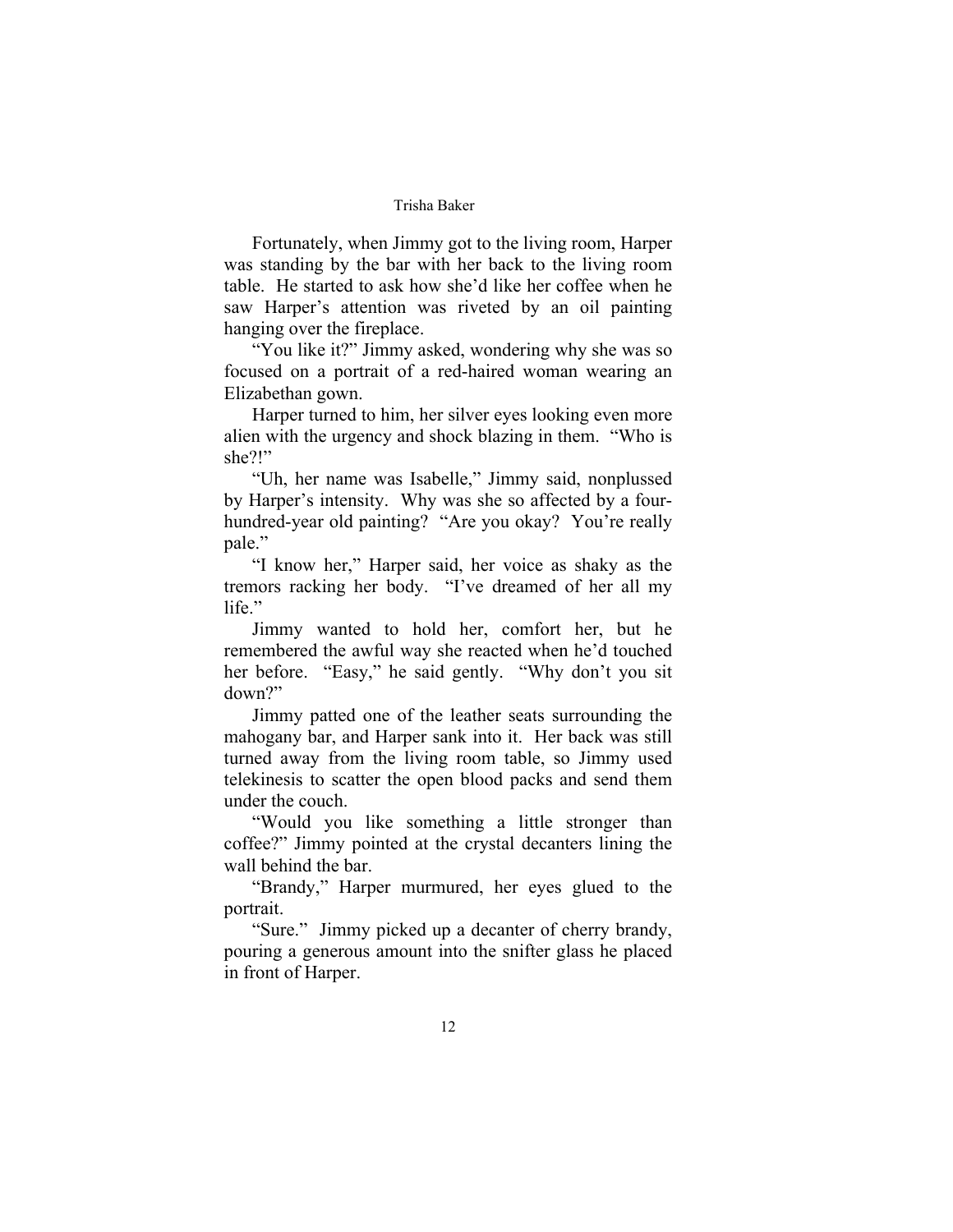Harper drank half the glass in one gulp, her voice raspy with liquor and need when she spoke again. "Please, tell me who she is. I always knew she was real, even if I wanted her to only be a terrible dream."

"What did you dream?" Jimmy asked curiously. Was this real or some hastily concocted hoax to make him trust her? How could Harper Lupeni dream of a woman that died four hundred years ago?

Harper kept her eyes on the painting when she answered. "I've dreamed of her since I was a little girl. She…she always cries in the dreams. Sometimes she's cradling a small child, weeping over him. In the dream…I think the child is dead. Maybe she was his mother."

"Jesus," Jimmy muttered, shaken. No way was this a hoax. "She had a son. He was murdered. How could you know that?"

"I don't know. Please." Harper turned to him, silver eyes wide with entreaty. "Tell me who she is. How do you have this portrait? It's quite old, isn't it?"

"Yeah," Jimmy said. "It's over four hundred years old."

"It must be very valuable."

"It is." Jimmy should know—he was the one that had ferried it to the Metropolitan Museum of Art to be carefully cleaned and retouched. "It was done by Nicholas Hilliard—the curator at MOMA estimated its worth near half a million dollars."

"Nicholas Hilliard? Didn't he paint Queen Elizabeth I?" At Jimmy's nod, Harper said, "How does a portrait of this rarity come to a house on Rockaway Beach?"

Jimmy decided to tell Harper the same fiction Maggie gave him long ago. "Isabelle—the lady in the painting she's a distant ancestor to the woman that owns this house."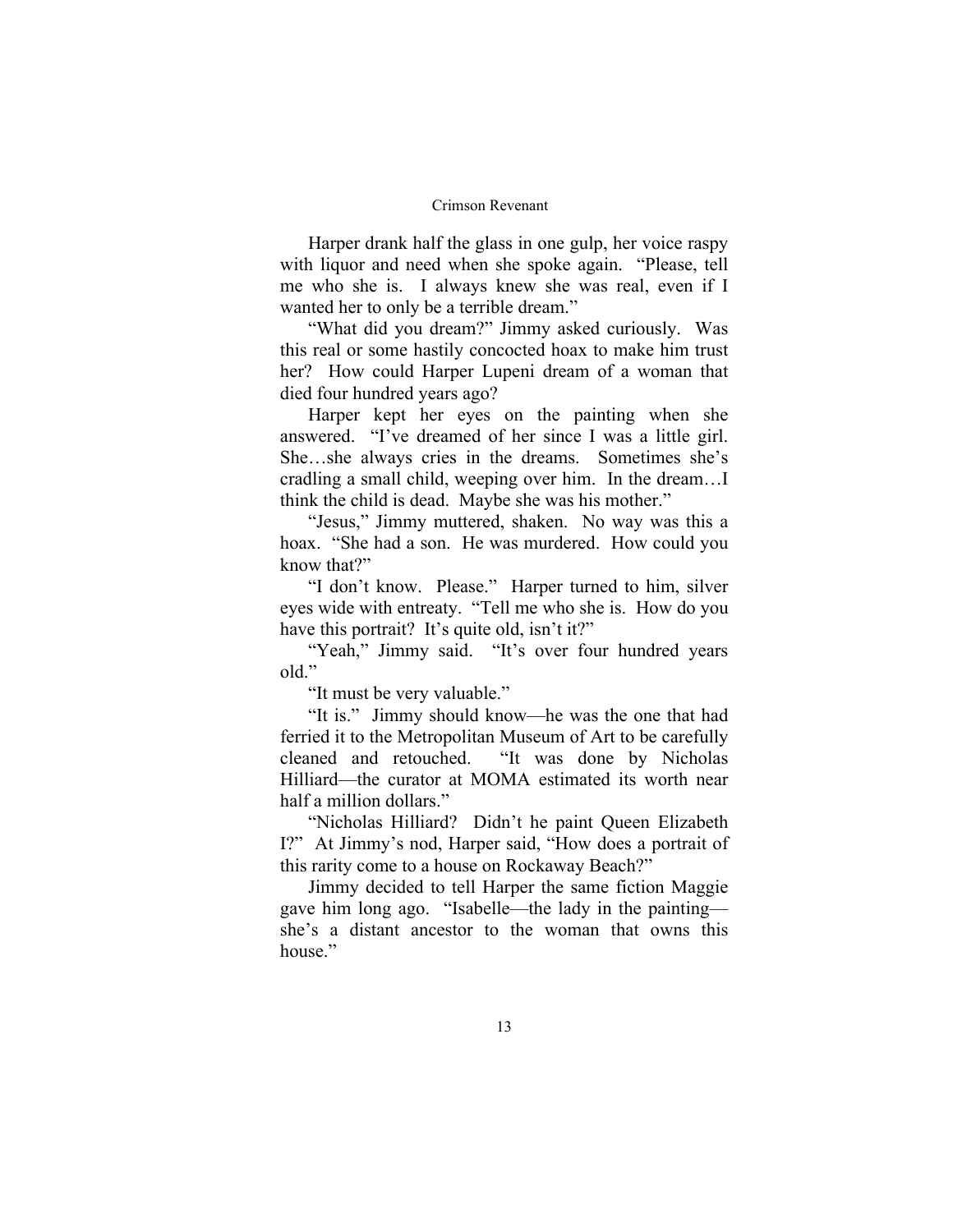"Who was Isabelle?" Harper repeated, looking at the painting with a mix of wonder and fear. "Do you know anything about what her life was like? How old she is in this painting? Why it was done in the first place?"

Before responding, Jimmy looked at the portrait. Funny; he'd been living in this house so long he hardly noticed the painting anymore. Now he looked long and hard at another victim of Simon Baldevar's cruelty.

The woman in the portrait had fiery red hair that rested in neat coils on the back of the Elizabethan neck whisk she wore. The red hair and dainty features reminded Jimmy so much of Maggie that it hurt to look at the painting. Maggie didn't discuss the past much, but she had told Jimmy that Simon transformed her because of her resemblance to his mortal wife.

"The painting was done in 1589, on Isabelle's wedding day." What could Jimmy tell Harper without giving everything away? He certainly wasn't going to tell her that Isabelle's bridegroom had later been transformed into a deadly, predatory vampire.

Harper frowned and drank more brandy. "She doesn't look like a happy bride."

"No," Jimmy agreed, looking at the tightly compressed lips that betrayed some inner turmoil. In keeping with the traditions of the time, it was a formal portrait but you could still sense tears glistening in the woman's violet eyes. Something in her expression hinted at strength as well, but to Jimmy it seemed like a grim strength. It was the sort of strength you found in someone suffering from a terminal illness, fighting on despite great pain and a rapidly weakening body.

"What else do you know about her?" Harper asked. *Trust her, Jimmy.* 

Jimmy felt something like a cool breeze sweep through the living room, and then he saw the see-through silhouette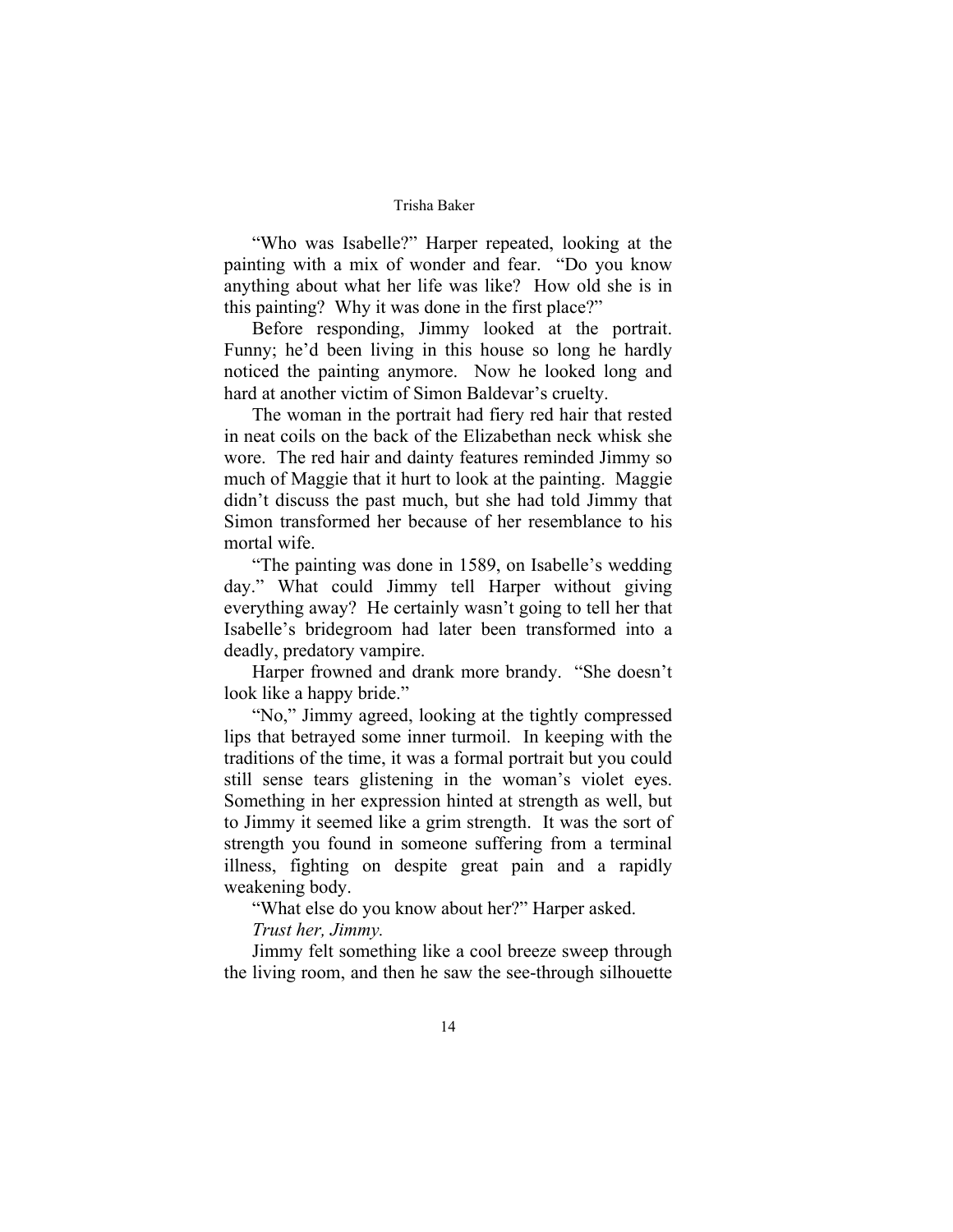of a man standing on the back deck, smiling sadly through the glass doors.

"Alcuin," Jimmy whispered, smiling back at the ghost. Father Alcuin, the vampire priest who lost his life trying to save Maggie from Simon Baldevar. Alcuin looked just as he had in life, a slight man wearing a black cowl that obscured his face.

Harper turned around, stared hard at the apparition and murmured, "My God."

"He won't hurt you," Jimmy said under his breath, but Harper didn't seem frightened. If anything, the ghost didn't seem to bother her nearly as much as Isabelle's portrait.

"Jimmy, I've tried so hard to reach you, but you wouldn't hear me," the ghost told him with mild reproof.

"Maggie," Jimmy blurted out. "Please, tell me. Is she alive?"

The ghost flinched, and sounded like he was on the verge of tears when he spoke. "Meghann sleeps, Jimmy. There's a chance she'll never wake up."

*Oh, God.* Jimmy saw Maggie lying on the floor again, green eyes bright with pain and that damned bloodstain slowly spreading over her nightgown. "Can't you help her?"

"She rejected me, Jimmy. My sweet *banrion* wants nothing of me. I cannot reach her." Jimmy never heard Alcuin sound like this before, so desolate and hopeless.

"That's impossible," Jimmy said. "Maggie loves you; she told me."

"He twisted her mind, warped her spirit so Meghann believes I'm her enemy." Now the ghost sounded bitter.

"Baldevar?" Jimmy said, unable to believe it. Alcuin must mean Simon Baldevar, but how could he turn Maggie against Alcuin? Jimmy knew Maggie had gone to Alcuin when she was a young vampire, unable to bear anymore of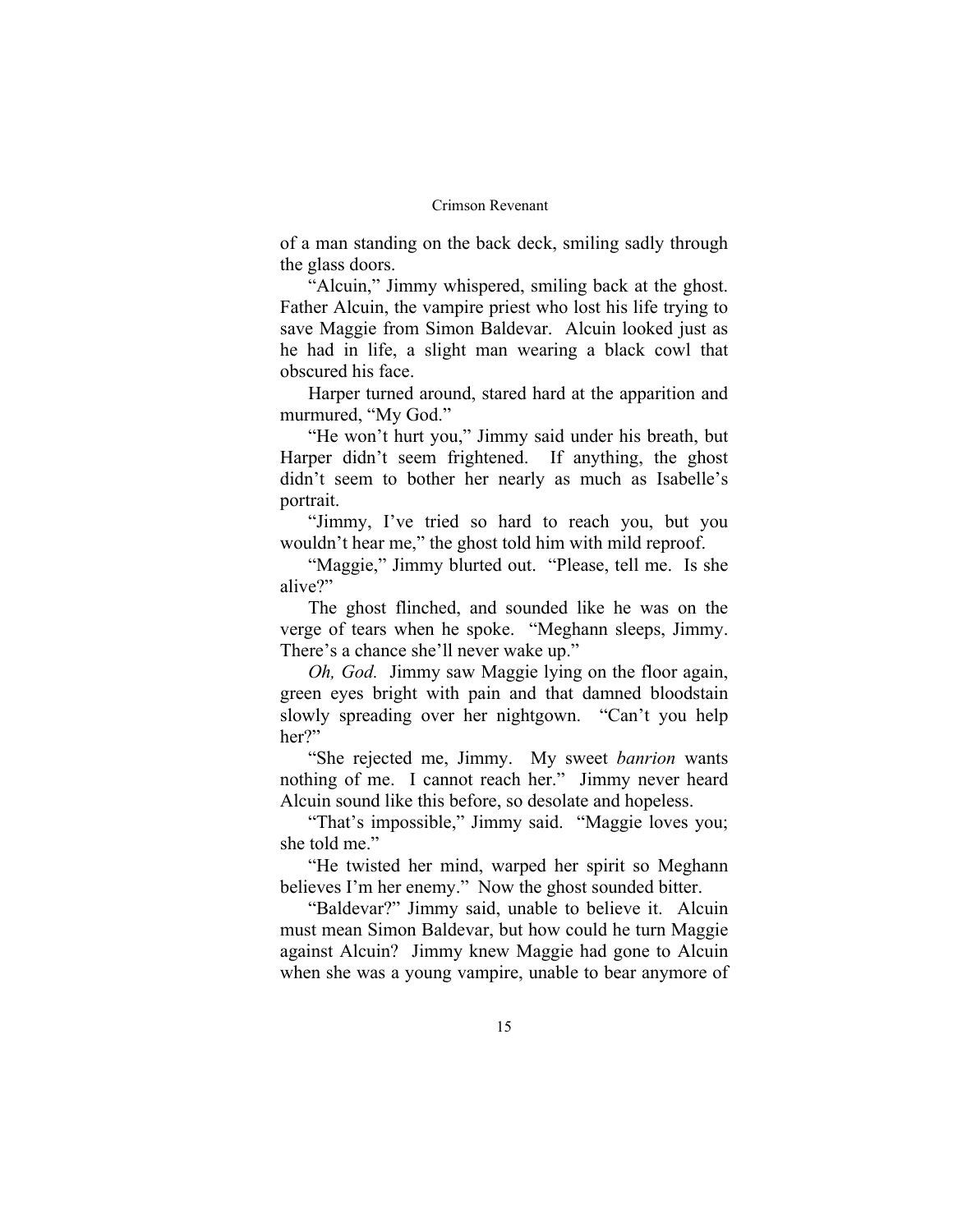Lord Baldevar's brutal treatment. Alcuin helped her escape Baldevar, gave her a refuge and taught her all the strength of a vampire. What the hell could have happened to make Maggie turn away from Alcuin?

"Jimmy, there isn't time to tell you all that's happened. Meghann needs you. You suffered greatly at Lord Baldevar's hands, but I need to know if you have the courage to face him again?"

Jimmy wondered what had happened to the vampire followers that Alcuin amassed over the years. Were they all dead like their master, slain by Simon Baldevar? They must be, if the only vampire Alcuin could turn to was the newest, weakest one.

"Tell me what I need to do," Jimmy said. It had never occurred to him that he wouldn't face Simon Baldevar again. Jimmy had scores to settle with that asshole—the torture he'd endured, a transformation that nearly cost him his sanity, and most of all what Simon had done to Maggie.

"Learn," Alcuin told him. 'You must learn to have any hope of victory."

"Learn?" Jimmy said. "What do I need to learn?"

Alcuin turned to Harper, his specter's expression strangely prideful and a bit wistful looking. "How very strong you've become."

Harper cocked her head. When she spoke, her voice was calm and measured. "Spirit, you seem to know me but I know nothing of you. What is your name?"

The ghost smiled. "I am Alcuin, formerly Bishop of Kent. There is much for you to learn as well. After you learn, decide whether you wish to remain. If you do, make certain you stay for justice rather than vengeance."

"No," Jimmy spoke up. "She's not staying. It's too dangerous."

Harper turned, indignation flaming her eyes, but before she could say anything, Alcuin addressed them both.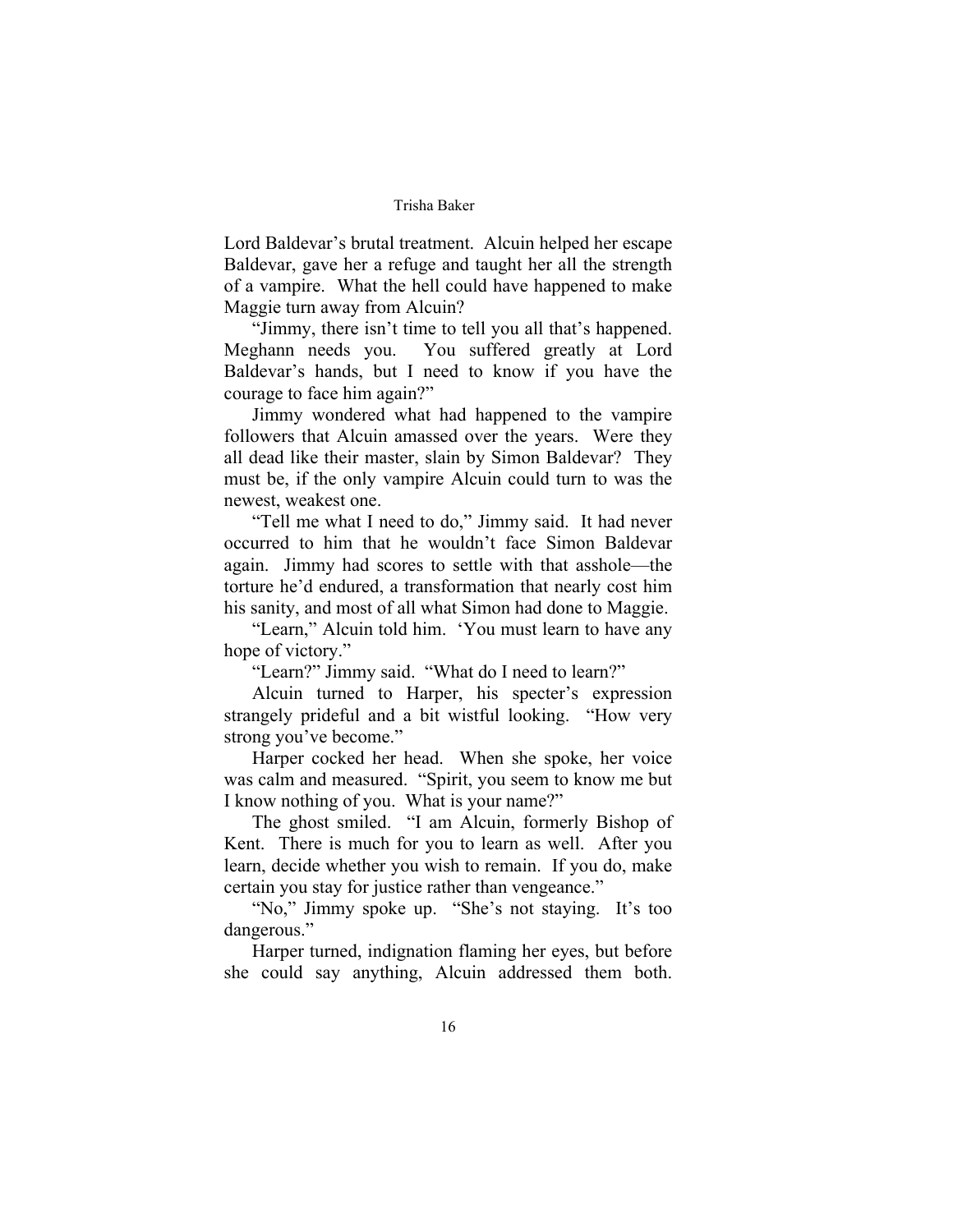"Respect her, Jimmy. Trust her. This woman is much more than she seems. Please learn now. Learn your enemy. Both of you."

"Learn what?" Jimmy asked.

Alcuin's image flickered, and when he spoke again his voice sounded like he was straining to be heard over a great distance. "Seven, three, twenty-five."

Then he disappeared, and Harper tugged Jimmy's shirtsleeve. "Do those numbers mean anything to you?"

Jimmy eyed her speculatively. "You always this calm when ghosts show up?"

"It's my work," Harper replied. "I aid spirits and those plagued by them as best I can. I've always seen spirits. Alcuin revealed himself because he believes I can help you."

What the hell was that about, anyway? Jimmy was dumbfounded as to why Alcuin, usually so solicitous of mortal safety, would push him to work on something as dangerous as Simon Baldevar with a Gypsy ghost hunter.

"Who was he to you?" Harper asked, breaking Jimmy's thoughts. "A friend? Teacher?"

"He, uh, tried to help someone I love." Trust her, Alcuin had said. Trust her enough to tell a woman he barely knew that she'd just seen the ghost of a vampire priest transformed more than six hundred years ago? Tell her this vampire priest had spent centuries teaching other vampires to respect human kind, never kill anyone they fed from? How was Jimmy supposed to tell this stranger that Alcuin had trained his vampire followers to kill those sadistic, evil vampires that reveled in human suffering?

Harper nodded sympathetically. "Was the person that Alcuin tried to help Maggie? The one that Darlene told me about?"

"Yeah," Jimmy said over the lump in his throat.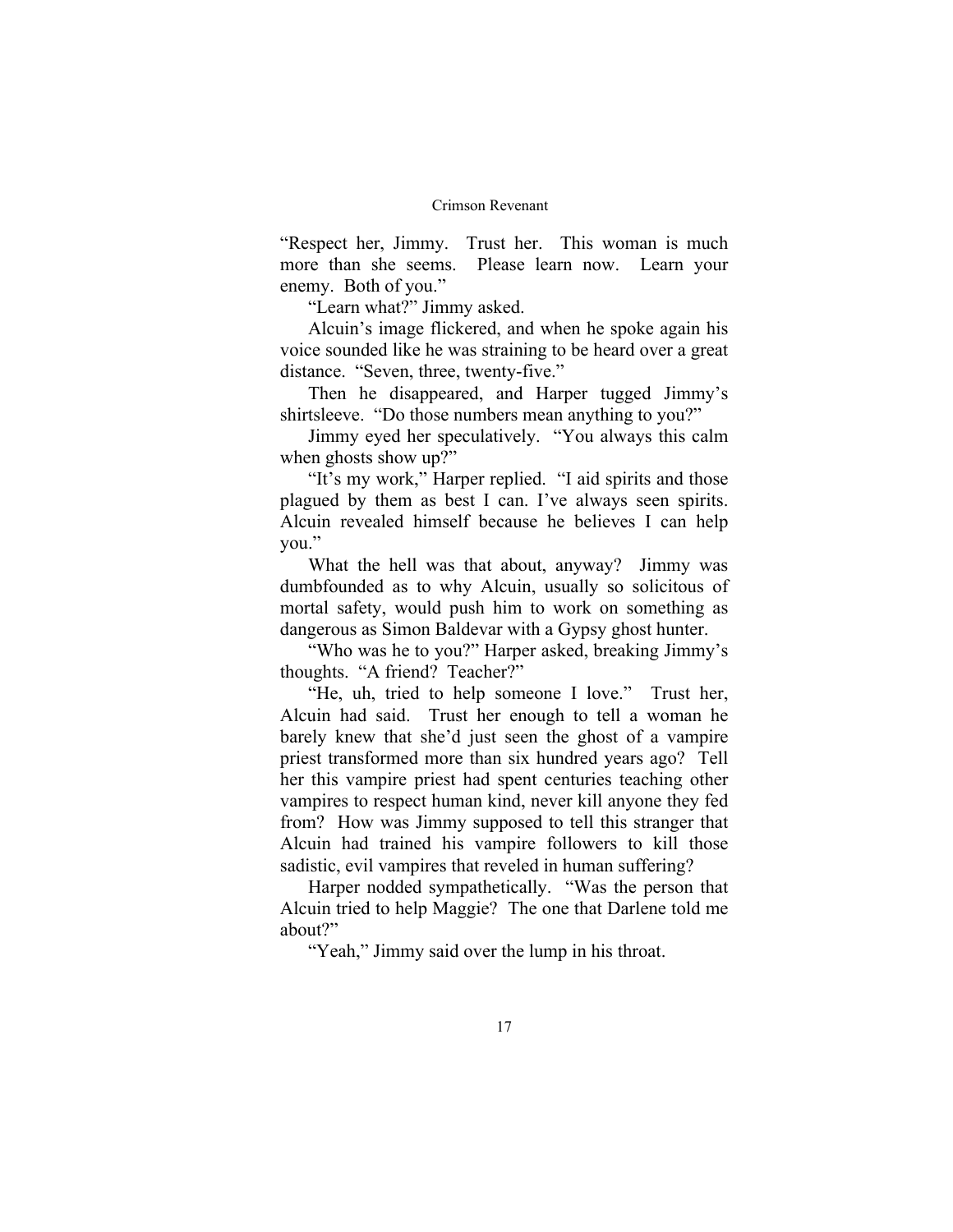Harper frowned. "But Alcuin said Maggie sleeps. She's alive? I don't see how. Darlene said the woman she saw was mortally wounded, but able to speak. If that wasn't Maggie's ghost, what did your sister see that night?"

*Shit.* "I can't tell you," Jimmy said. "It would put your life in danger if I did."

Harper put her hand over Jimmy's and squeezed briefly. Knowing how she had to conquer her fears to make that gesture of empathy increased Jimmy's respect for her, but he still wasn't going to endanger an innocent mortal by confiding the dangerous knowledge he possessed.

"Jimmy," she said softly. "I feel darkness in you. It's nothing that makes me fear you, but a terrible pain tearing you apart. I can see why your sister wants to help you, why Alcuin wants to help you. Jimmy, I won't push you to tell me your secrets, but why not do as Alcuin advised and trust me? Maybe you could tell me what the numbers mean."

"Huh?"

"The numbers," Harper repeated patiently. "Seven, three, twenty-five—the last thing he told us. Do those numbers mean anything to you?"

Sure they did—it was Maggie O'Neill's birthday. July 3, 1925—a good forty years before Jimmy Delacroix was even thought of. But why would Alcuin bring that up?

"The safe!" Jimmy exclaimed when the meaning dawned on him. "It's the combination to the safe. Here, help me pull that painting down." Silently, Jimmy congratulated himself for not thoughtlessly using telepathy to move the painting.

When they had Isabelle's portrait safely stored by the left side of the fireplace, Jimmy rapidly undid the combination. Inside there was a blue silk pouch.

Jimmy picked the pouch up. When he did so, a strong psychic impression assaulted his consciousness. He saw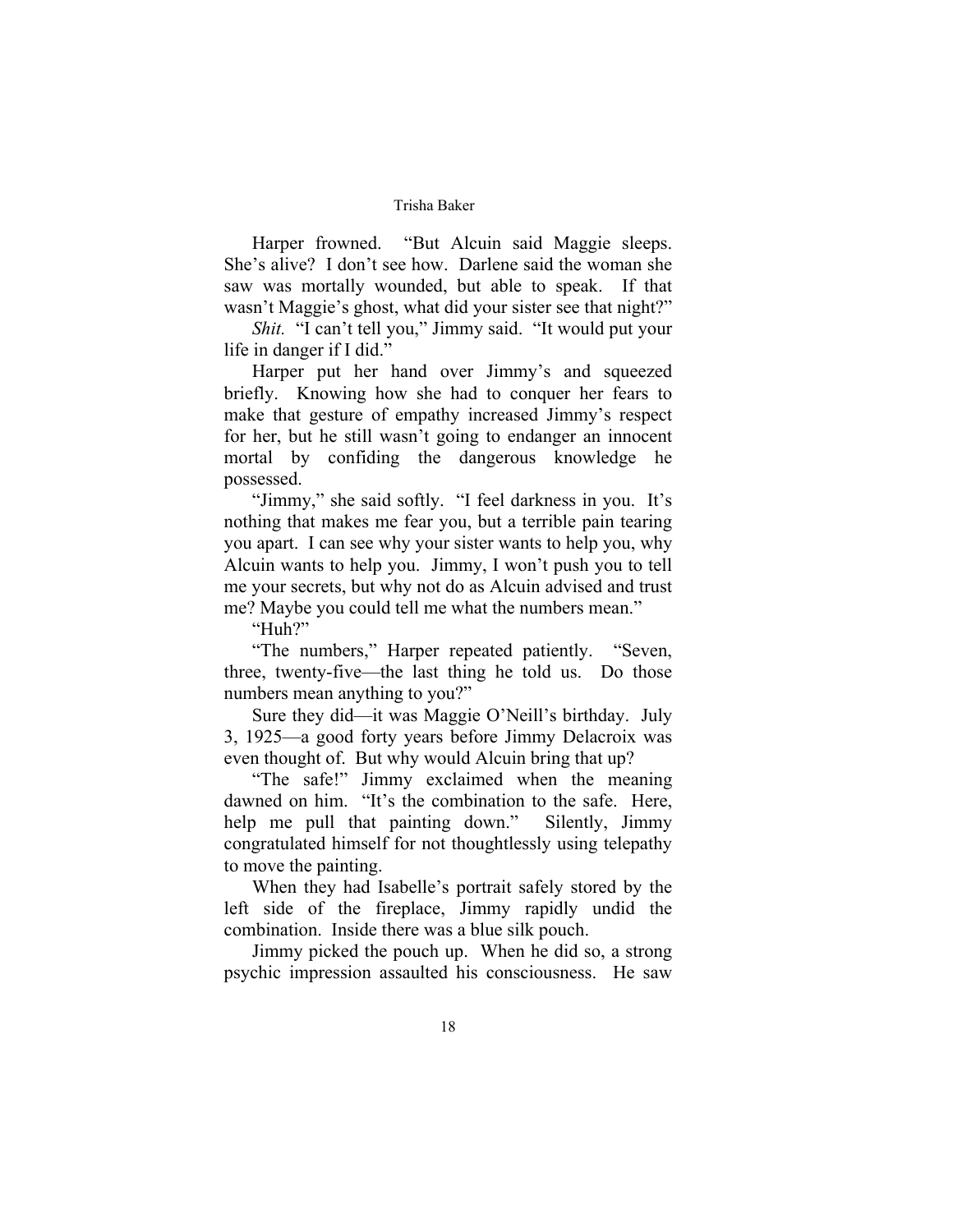Maggie standing by the safe, the image so strong he swore she was standing next to him.

A silent witness, Jimmy watched Maggie open the safe. He saw her grab some documents and jewelry, shoving them into a black leather tote bag. Jimmy saw Maggie pick up the same pouch he was holding now. When she held it, Maggie scowled and thrust it from her as though it was contaminated. Then she slammed the safe shut and stalked out of the living room.

Jimmy was chilled by fury in her eyes, but what truly made his mouth go dry was watching Maggie walk into the foyer, where Simon Baldevar stood. The cold anger left Maggie's eyes, replaced by a sweet smile and lust darkening her eyes.

"No!" How could Maggie smile at that monster, tilt her head up and part her lips when Baldevar bent down to kiss her? How could she bring him into the home she'd shared with Jimmy? What had happened to Maggie? Did the woman he loved even exist anymore?

"You can perform psychometry?"

"What?" Jimmy had been so immersed in his vision that he almost forgot about Harper Lupeni. Jimmy blinked to clear his vision, but the image had started to fade when he shouted out.

"Psychometry," Harper repeated. "The ability to receive psychic impressions from inanimate objects."

"I guess I can," Jimmy said, bemused. He looked at the pouch, wondering why it brought on those visions. He'd touched plenty of things in the house, and received no psychic impressions.

Harper looked at him quizzically. "You have gifts that you don't understand. When did you acquire them? Darlene was certain no occult ability runs in your family."

"I can't tell you."

Harper nodded. "Can you tell me what you saw?"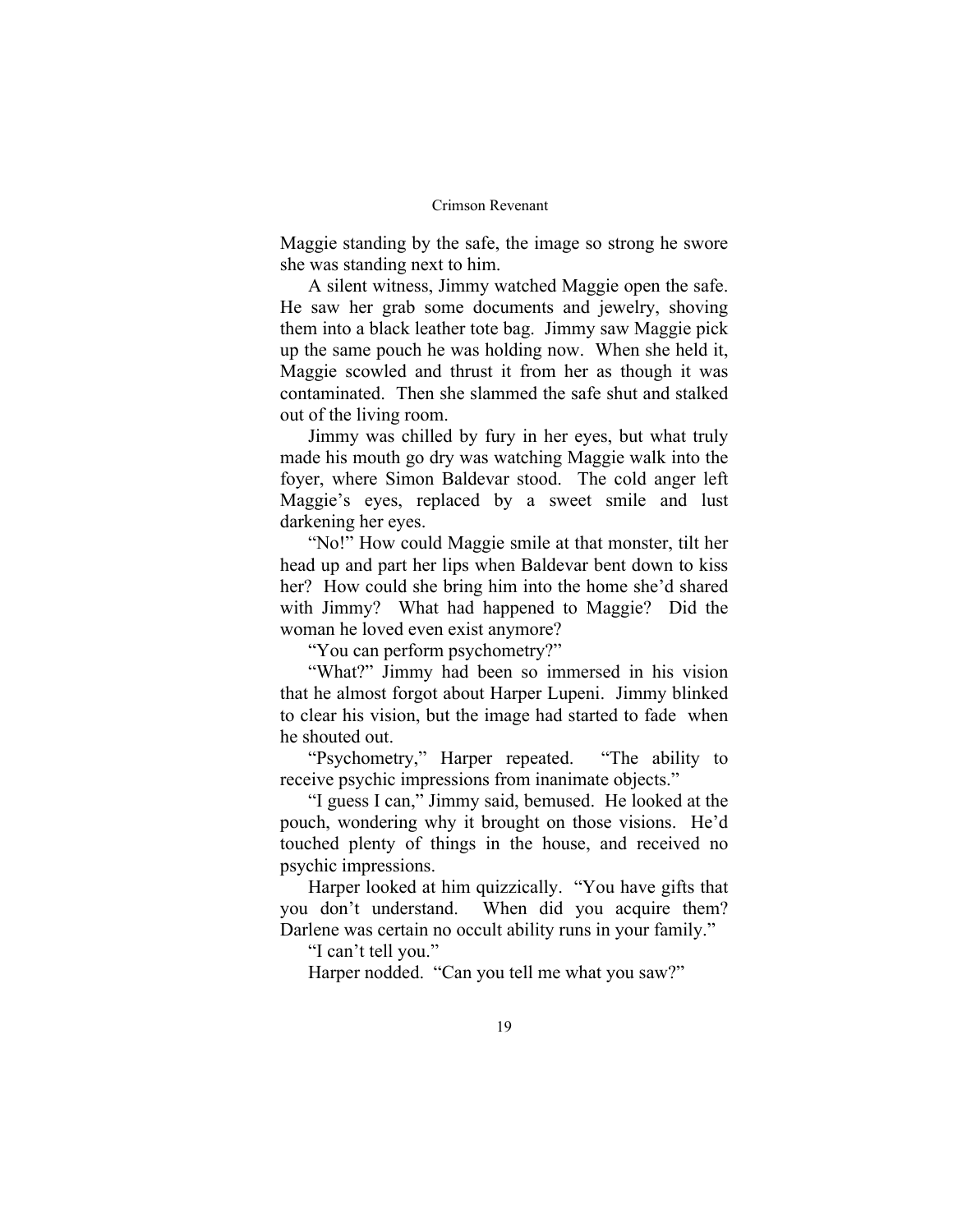Jimmy shook his head. No, he couldn't tell her, but he'd damn sure spend the rest of the night thinking about it. Alcuin was right. For some reason, Maggie had turned against him and gone back to Simon Baldevar. What the hell had happened? Had the fiend brainwashed Maggie?

"Will you tell me what's in the pouch?" Harper said. "If you can't confide any other secrets, will you let me see what's in the pouch?"

Jimmy shrugged and reached inside. He doubted it was anything overly incriminating. It turned out to be a black leather journal.

"May I?" Harper reached for it, but Jimmy pulled it back and started flipping through the pages. It occurred to him that this could be a grimoire, contain some spells Alcuin thought he could use against Simon Baldevar. Jimmy knew vampires could cast spells with ease, even though he'd never attempted it.

"Holy shit," Jimmy breathed softly after he read a few pages.

"What is it?"

"It's her diary," Jimmy said and pointed to the oil painting. "This is Isabelle's diary."

"Are you sure?" Harper frowned. "That leather isn't nearly aged enough looking to be four hundred years old."

"It's a copy," Jimmy said, reading the note clipped to the first page.

## *My Dear Banrion,*

*Perhaps I should have given you this long ago, but I wanted you to grow strong without the specter of Simon Baldevar hanging over you. As long as he appeared to be dead, I saw no reason to remind you of what you suffered through at his hands.* 

*Now that Lord Baldevar's returned, I have no choice. You must know the terrible adversary you face, and all he's*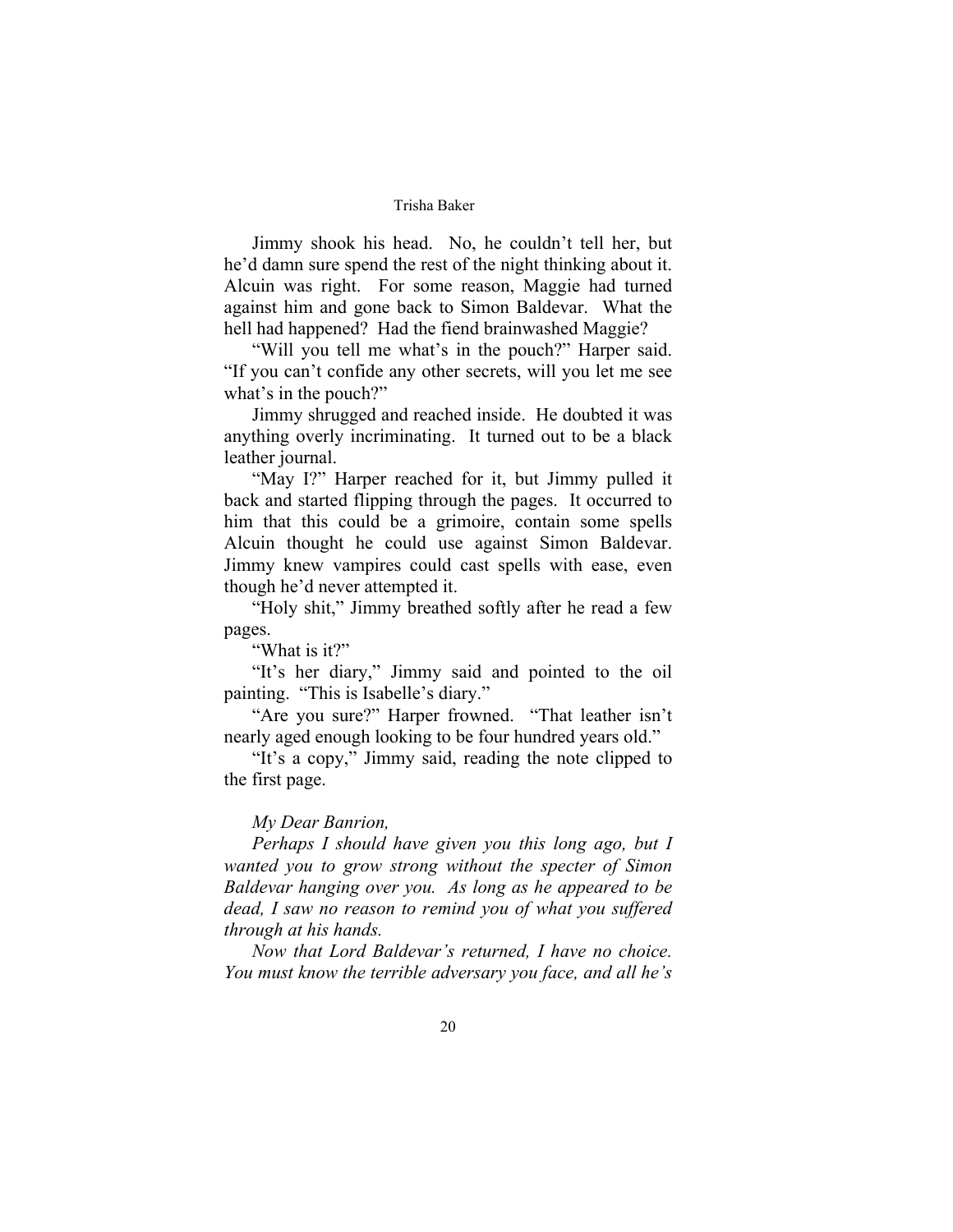*capable of. I can think of no better way to teach than allowing you to read Lady Isabelle Baldevar's diary. The night I found her, so badly wounded by Simon and about to die, she told me she had a diary and begged me to preserve it. I've taken the loose sheaf of papers I discovered, and translated them into this journal.* 

*You know Lord Baldevar forced Isabelle into marriage, and eventually killed her. What you do not know is the troubled relationship that lay between them. I know you believe yourself past any emotion for your former master except hate, but learn from the turmoil Isabelle suffered. Lord Baldevar is a master at manipulation, and I fear what might happen if you find yourself alone with him.* 

Jimmy frowned. The letter stopped abruptly with no signature. Then it hit him! Alcuin must have been writing this letter the night Simon Baldevar trapped Maggie on the beach. He'd raced out of the house to rescue her, and wound up beheaded. Before Alcuin left, he must have sealed the pouch inside the safe.

"Jimmy?"

"Yeah?" He looked at Harper.

"Will you let me read the diary?" she asked. "I've seen Isabelle all my life. Maybe if I read her diary, I'll know why Isabelle comes to me."

*Trust her, Jimmy.* "Okay."

Harper seemed surprised by his easy acquiescence, but Jimmy thought she was right. She had dreamed of Isabelle Baldevar. Obviously something besides his sister had brought Harper Lupeni here. Besides, Alcuin advised him to trust her and Jimmy had few people left he could trust.

"Just the diary," Jimmy said firmly. "We're not discussing anything else."

Harper nodded and put her hand out. "Deal."